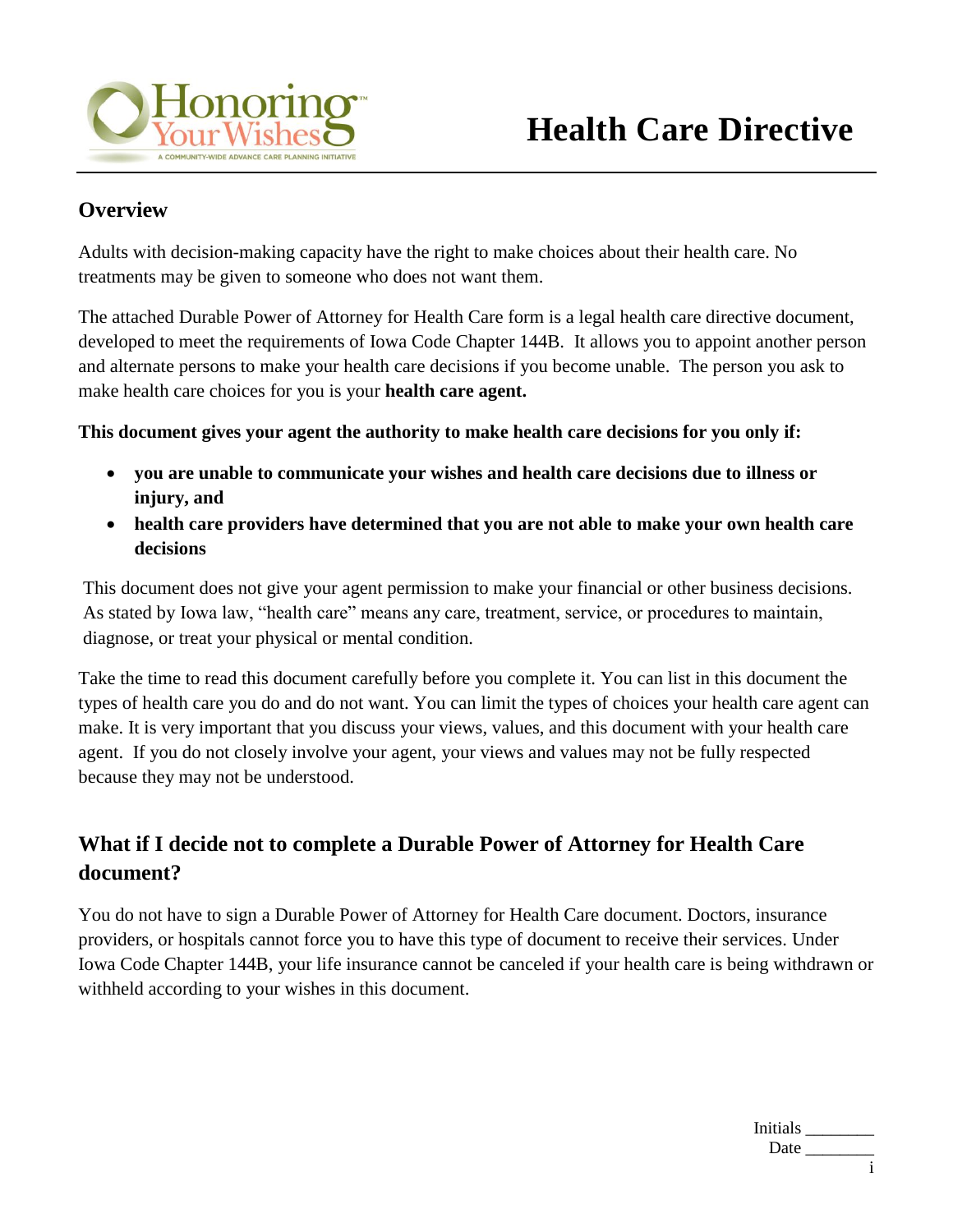While you have a choice not to complete this document, you should know that others may have to make health care decisions for you at some point in the future. Without telling someone your wishes, it may be hard for them to decide what you would want. Completing this document can help you talk to your circle of support about what is important to you and can help them make decisions that match your goals and values.

## **What if I decide to cancel my Durable Power of Attorney for Health Care document?**

You have the right to cancel your Durable Power of Attorney Health Care document at any time. You can do this by telling your health care agent or anyone else at any time and in any way. It is recommended that you inform your health care provider. Also, let anyone else know who may have received a copy. Your current and valid document will cancel out any older versions. If your spouse is your health care agent, and you get divorced, the power granted to your spouse by this document is revoked. If you would remarry your spouse, this power is reinstated unless you cancel it.

## **Who should I choose to be my Health Care Agent?**

A family member or friend who:

- Is at least 18 years old
- Knows you well
- Can be there for you when you need them
- Is willing to learn about your goals and values for health care decisions
- You trust will do what is best for you, and will follow your wishes
- Can make decisions under sometimes stressful situations

#### **What kind of choices can my Health Care Agent make?**

They can decide:

- Which doctors, nurses, or social workers may provide care to you
- Which hospitals or clinics will treat your conditions
- The types of medicines, immunizations/vaccinations, tests, or treatments you could get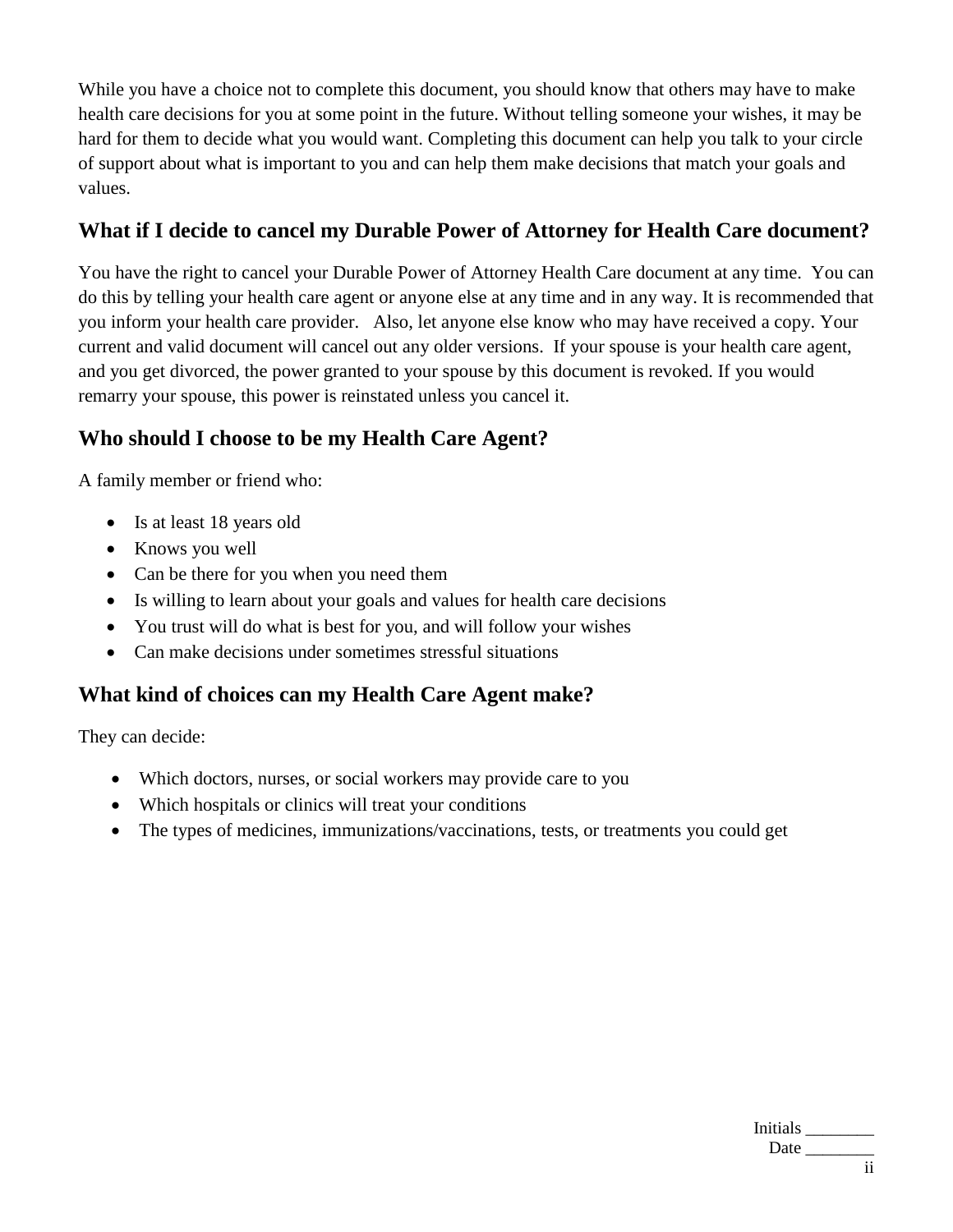

# **Durable Power of Attorney for Health Care Decisions**

|                              | select as my Health Care Agent:                              |                                                                                                                                                                                                                                                                                                                                                                                                                     |
|------------------------------|--------------------------------------------------------------|---------------------------------------------------------------------------------------------------------------------------------------------------------------------------------------------------------------------------------------------------------------------------------------------------------------------------------------------------------------------------------------------------------------------|
|                              |                                                              |                                                                                                                                                                                                                                                                                                                                                                                                                     |
|                              |                                                              |                                                                                                                                                                                                                                                                                                                                                                                                                     |
|                              |                                                              |                                                                                                                                                                                                                                                                                                                                                                                                                     |
| alternate Health Care Agent: |                                                              | and give to my agent the power to make health care decisions for me. This power exists only when I<br>am unable, in the judgment of my attending doctor, to make my own health care decisions. My Health<br>Care Agent must act consistently with my desires as stated in this document or otherwise made known.<br>If the first person cannot be my Health Care Agent, I then select the following person to be my |
|                              |                                                              |                                                                                                                                                                                                                                                                                                                                                                                                                     |
|                              |                                                              |                                                                                                                                                                                                                                                                                                                                                                                                                     |
|                              |                                                              |                                                                                                                                                                                                                                                                                                                                                                                                                     |
|                              | I understand that my Health Care Agent:                      |                                                                                                                                                                                                                                                                                                                                                                                                                     |
|                              |                                                              | will make choices for me only after I cannot make them myself in the judgment of my doctor.<br>can tell my doctor to stop giving me health care, even if it is needed to keep me alive.                                                                                                                                                                                                                             |
| and vaccinations.            |                                                              | can make decisions regarding all aspects of my care including but not limited to immunizations                                                                                                                                                                                                                                                                                                                      |
| $\bullet$                    |                                                              | can choose my health care providers, including hospitals, doctors, and end-of-life care.                                                                                                                                                                                                                                                                                                                            |
|                              |                                                              | can look at my medical records and share my health care information as permitted (see page 2).                                                                                                                                                                                                                                                                                                                      |
|                              | can sign releases or other forms about my medical treatment. |                                                                                                                                                                                                                                                                                                                                                                                                                     |
|                              | can decide if I should join a research study.                |                                                                                                                                                                                                                                                                                                                                                                                                                     |
|                              |                                                              | I now cancel all prior Durable Powers Of Attorney for Health Care Decisions.                                                                                                                                                                                                                                                                                                                                        |

| Initials |  |
|----------|--|
| Date     |  |
|          |  |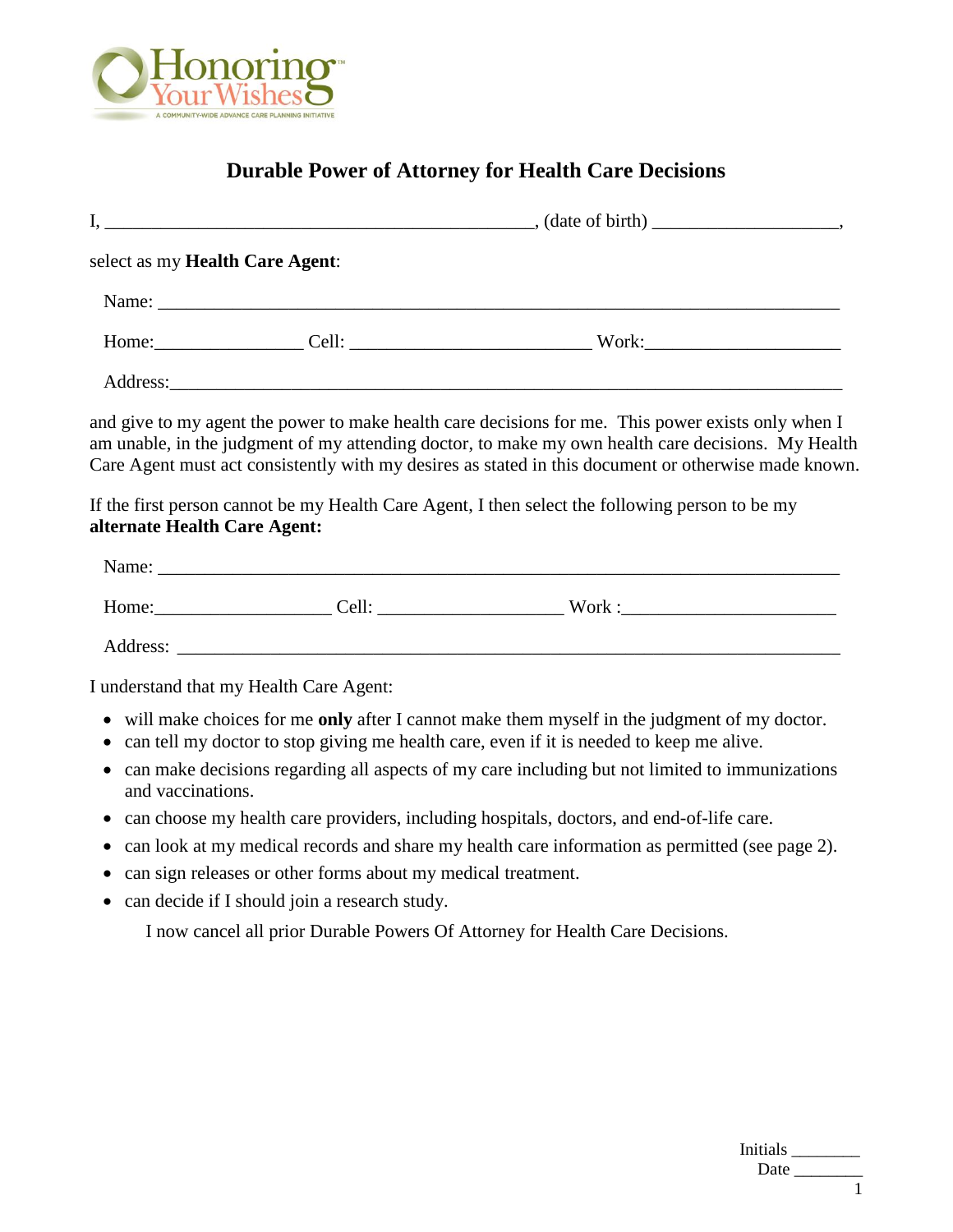# **Consent for My Health Care Agent to Act as My Personal Representative and Consent for Release of Protected Health Information**

I authorize my Health Care Agent to act as my personal representative for purposes of the Health Insurance Portability and Accountability Act (HIPAA) of 1996. This includes amendments to HIPAA during any time that my Health Care Agent is acting on my behalf.

I give my Health Care Agent permission to ask for, receive, or look at any information about my physical or mental health. I approve that any health care provider, health plan, hospital, clinic, laboratory, pharmacy, insurance company, or other health care related business can share my personal health information and medical records with my Health Care Agent. This includes any past, present or future medical or mental illness regarding my ability to make health care choices. This permission includes information protected by HIPAA.

I understand my Health Care Agent can sign authorizations, releases, or other records that may be needed to get this information. My Health Care Agent can also consent for the release of my information to others. I understand that my Health Care Agent may share this information with others. This means that my information is no longer protected by HIPAA.

I also have the right to look at any information shared with my Health Care Agent.

I will mark with my initials the information that my Health Care Agent **cannot** have access to:

\_\_\_\_\_ Alcohol, drug, and other substance abuse

\_\_\_\_\_ Behavioral and mental health

\_\_\_\_\_ Sexually transmitted diseases, AIDS, and HIV-related information

Genetic tests

I understand my Health Care Agent's access to my personal health information by this document terminates when I die. I can cancel this permission and consent at any time by telling my health care provider.

| ٧ |  |
|---|--|
|   |  |

Sign your name Date

**X**\_\_\_\_\_\_\_\_\_\_\_\_\_\_\_\_\_\_\_\_\_\_\_\_\_\_\_\_\_\_\_\_\_\_\_\_\_\_\_\_\_ \_\_\_\_\_\_\_\_\_ /\_\_\_\_\_\_\_\_ /\_\_\_\_\_\_\_\_\_\_\_\_\_\_

\_\_\_\_\_\_\_\_\_\_\_\_\_\_\_\_\_\_\_\_\_\_\_\_\_\_\_\_\_\_\_\_\_\_\_\_\_\_\_\_\_\_\_\_\_\_\_\_\_\_\_\_\_\_\_\_\_\_\_\_\_\_\_\_\_\_\_\_\_\_\_\_\_\_\_\_\_\_\_\_ Print your name

Initials \_\_\_\_\_\_\_\_ Date  $\_\_$ 2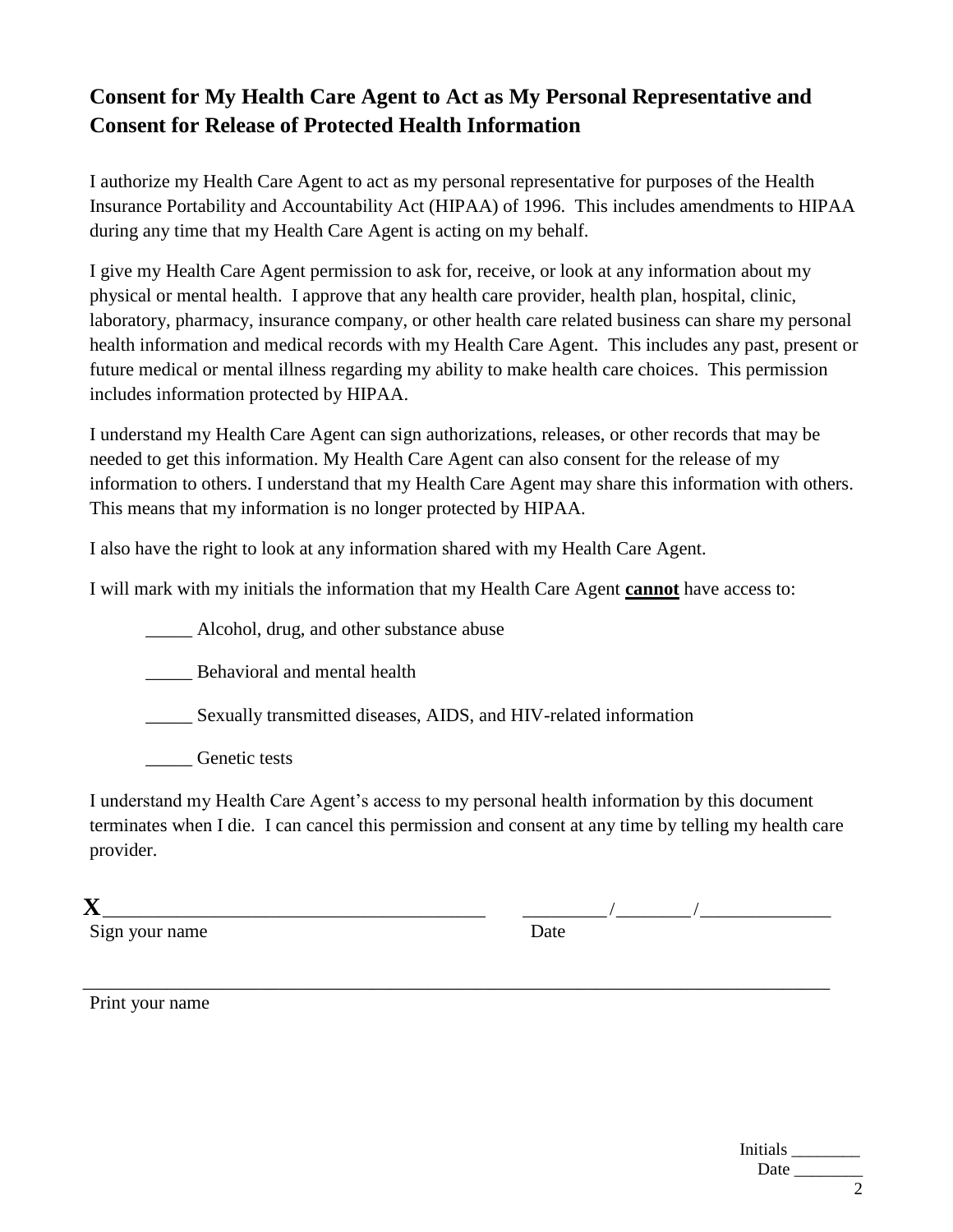### **People Who My Health Care Agent Should Include in Decision-Making Steps**

I ask that my health care agent make an effort to include these persons in my health care decisions:

\_\_\_\_\_\_\_\_\_\_\_\_\_\_\_\_\_\_\_\_\_\_\_\_\_\_\_\_\_\_\_\_\_\_\_\_\_\_\_\_\_\_\_\_\_\_\_\_\_\_\_\_\_\_\_\_\_\_\_\_\_\_\_\_\_\_\_\_\_\_\_\_\_\_\_\_\_\_\_\_\_\_\_\_\_\_\_\_\_\_ \_\_\_\_\_\_\_\_\_\_\_\_\_\_\_\_\_\_\_\_\_\_\_\_\_\_\_\_\_\_\_\_\_\_\_\_\_\_\_\_\_\_\_\_\_\_\_\_\_\_\_\_\_\_\_\_\_\_\_\_\_\_\_\_\_\_\_\_\_\_\_\_\_\_\_\_\_\_\_\_\_\_\_\_\_\_\_\_\_\_

### **Religion / Faith:**

| I am of the | faith, and am a part of the |
|-------------|-----------------------------|
|             | community.                  |
|             |                             |

Contact person and phone number of faith community:

I ask that my health care agent call my faith-based group.

### **List of Desires, Special Provisions, or Limits**

The following are specific instructions for my health care agent and/or doctor providing my health care. If I need treatment in a state that does not accept this Durable Power of Attorney for Health Care, or my health care agent cannot be contacted, I want the instructions below to be followed based on common law and my legal right to direct my health care.

#### **Instructions for Filling in This Part**

You do not have to give any written instructions or make any selections in this section. If you choose not to give any instructions, your health care agent will make choices based on:

- Your verbal instructions
- What is felt to be in your best interest

If you choose not to give any instructions, draw a line and write "no instructions" across the page. Place your initials before each statement that you want your health care agent, your doctor, and other health care providers to follow.

| Initials |  |
|----------|--|
| Date     |  |
|          |  |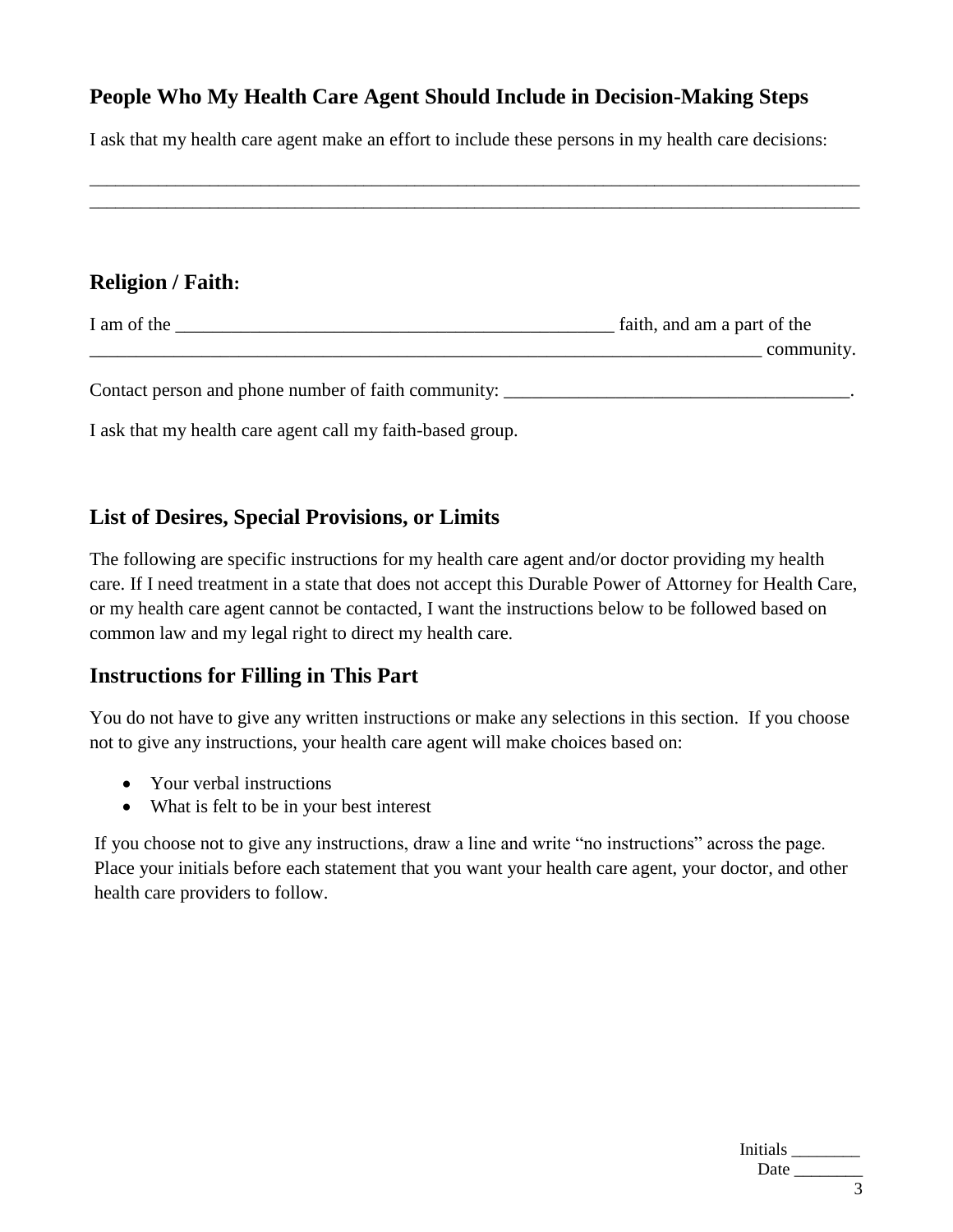# **My Wishes**

I understand that I will receive care to keep me as comfortable as possible. I will be offered pain medicine. I will be offered food and fluids by mouth if I am able to swallow. I have the following additional requests:

If possible, I would like the following for comfort and support (rituals, music, visitors, etc.):

The things that make life most worth living to me are:

My beliefs about when life would no longer be worth living:

My thoughts and feelings about where I would like to die:

A message to my family and friends:

| <b>Initials</b> |  |
|-----------------|--|
| Date            |  |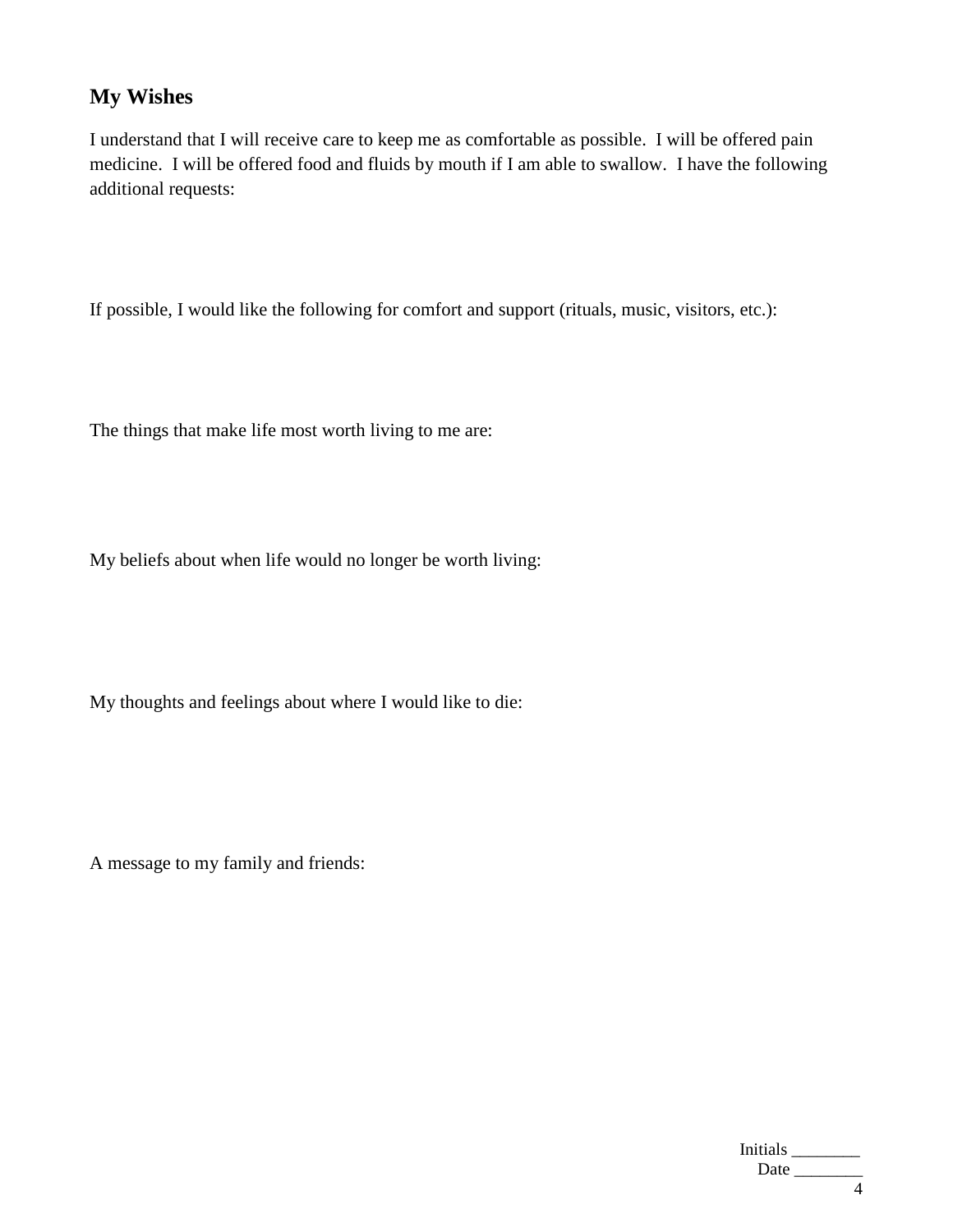# **Stopping Treatments to Prolong My Life**

Life-support treatments are used to try and keep you alive.

#### **If I reach a point where I can no longer make decisions for myself and it is reasonably certain that I will not recover my ability to know who I am (write initials on line if you agree):**

\_\_\_\_ I want to **stop or withhold all treatments that are prolonging my life**. This includes but is not limited to tube feedings, IV (intravenous) fluids and medications, respirator/ventilator (breathing machine), dialysis, blood products and antibiotics.

## **Cardiopulmonary Resuscitation (CPR)**

CPR is a treatment used to attempt to restore heart rhythm and breathing when they have stopped. It may include chest compressions, medicines, electrical shocks, and a breathing tube. I understand that CPR can save a life. I also understand that it does not work as well for people who have chronic (longterm) health problems and/or an illness that can no longer be treated.

My CPR choice listed below may be reconsidered by my health care agent in light of my other instructions or new medical information. My health care agent may act on my behalf if I cannot make my own choices.

If I do not want CPR tried, my doctor should be told about my choice. If I show below that I do not want CPR, I understand this choice alone will not stop emergency workers from attempting CPR in an emergency. Other papers may be needed to control the actions of emergency workers.

#### **Select ONE option. Mark with your initials.**

\_\_\_\_ **I want CPR** attempted if my heart stops or if I stop breathing.

#### OR

- I want CPR attempted if my heart stops or if I stop breathing unless my doctor decides any one of the following:
	- I have an untreatable illness or injury and am dying; OR
	- I have little chance of surviving if my heart or breathing stops; OR
	- I have little chance of living much longer and the process of CPR would cause me significant suffering.

#### OR

\_\_\_\_ **I do not want CPR** attempted if my heart stops or if I stop breathing. Rather, I want to allow a natural death.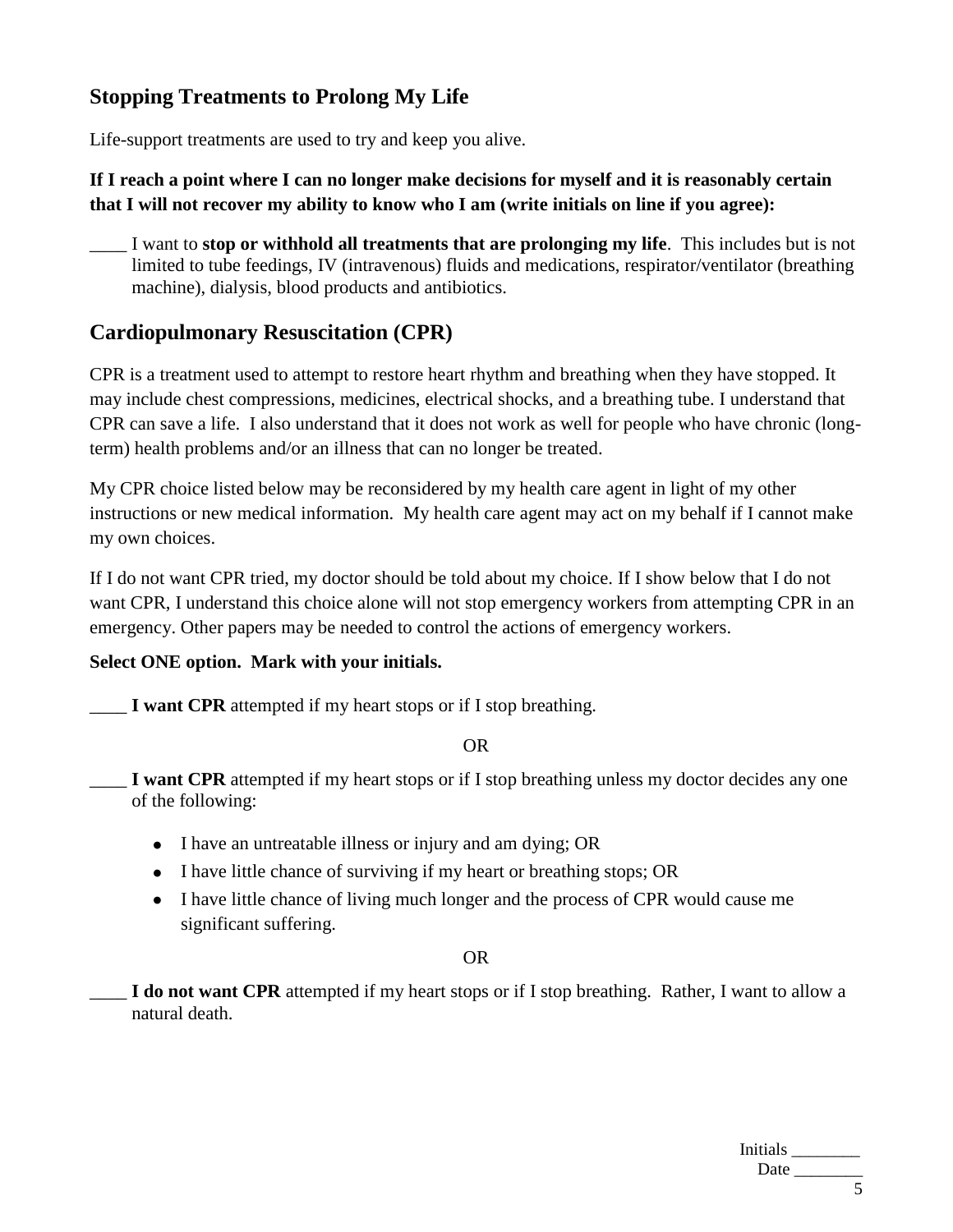### **After I Die**

#### **Organ donation (Mark with your initials):**

**\_\_\_\_ I want** to donate my organs, tissues, and eyes if able. My specific wishes (if any) are:

\_\_\_\_ I am registered with the Iowa Donor Network.

\_\_\_\_ My driver's license is marked "Y" for "yes".

**\_\_\_\_ I do not want** to donate my organs, tissues or eyes.

#### **Body Donation:**

A different option is to donate your body. These arrangements must be made **before** your death. If you wish to donate your body after death to medical science, please call a school listed below.

|           | University of Iowa Carver College Of Medicine |                    |
|-----------|-----------------------------------------------|--------------------|
|           | Department of Anatomy and Cell Biology        | $(319)$ 335-7762   |
|           | Palmer College of Chiropractic in Davenport   |                    |
|           | Department of Life Sciences                   | $(563) 884 - 5785$ |
| $\bullet$ | Des Moines University Body Donor Program      |                    |
|           | Department of Anatomy                         | $(515)$ 271-1481   |
|           |                                               |                    |

\_\_\_\_ I have registered my body to be donated to \_\_\_\_\_\_\_\_\_\_\_\_\_\_\_\_\_\_\_\_\_\_\_\_\_\_\_\_\_\_\_\_\_\_\_\_

| Initials |  |
|----------|--|
| Date     |  |
|          |  |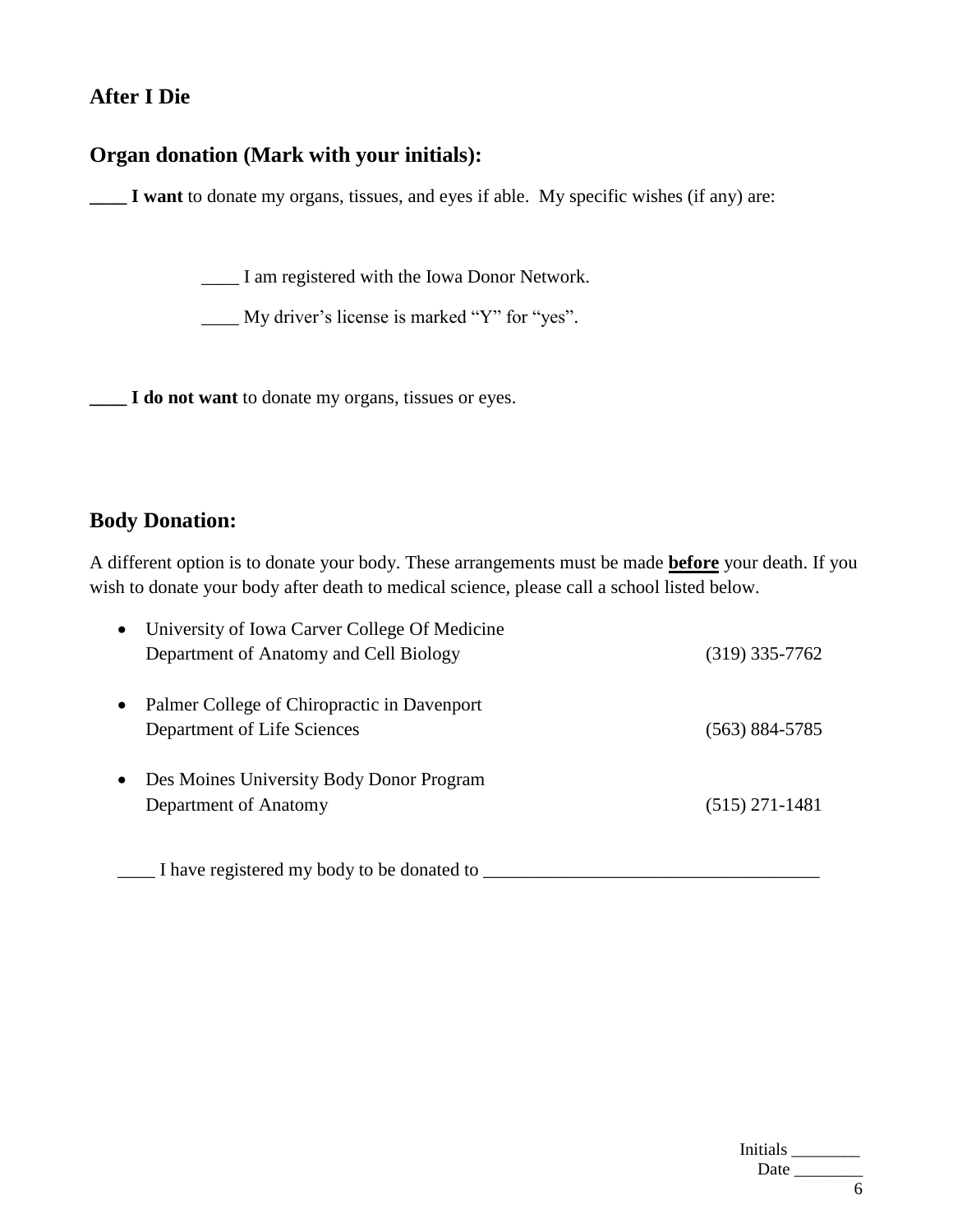## **How to Make This a Legal Document**

In order for this document to be valid, it must be acknowledged or witnessed in one of the following ways:

It must be signed by you in the presence of a notary public in Iowa.

OR

 It must be signed by two witnesses. You and your two witnesses must all be present when the document is signed.

If you are physically unable to sign this document, you can ask another person to sign it for you in your presence and in the presence of your witnesses OR in the presence of a notary.

If you choose to use witnesses, they must:

- Be at least 18 years old
- Watch you sign this form
- Watch the other witness sign this form

#### **Your witnesses cannot:**

- Be your health care agent or alternate health care agent
- Be your health care provider attending to you on the date that this form is signed
- Work for your health care provider

#### **Also, one witness cannot:**

Be related to you by blood, marriage, or adoption

#### **Sign your name at the X and write the date below:**

| $\overline{\mathbf{X}}$<br>Sign your name |                                                                                   | Date         |          |
|-------------------------------------------|-----------------------------------------------------------------------------------|--------------|----------|
| Print your name                           |                                                                                   |              |          |
| Address                                   | City                                                                              | <b>State</b> | Zip Code |
| <b>OR</b>                                 |                                                                                   |              |          |
| I cannot sign my name because:            |                                                                                   |              |          |
|                                           | If I cannot sign my name, I ask the following person to sign for me (print name): |              |          |
| Signature (of person asked to sign):      |                                                                                   |              |          |
|                                           |                                                                                   |              |          |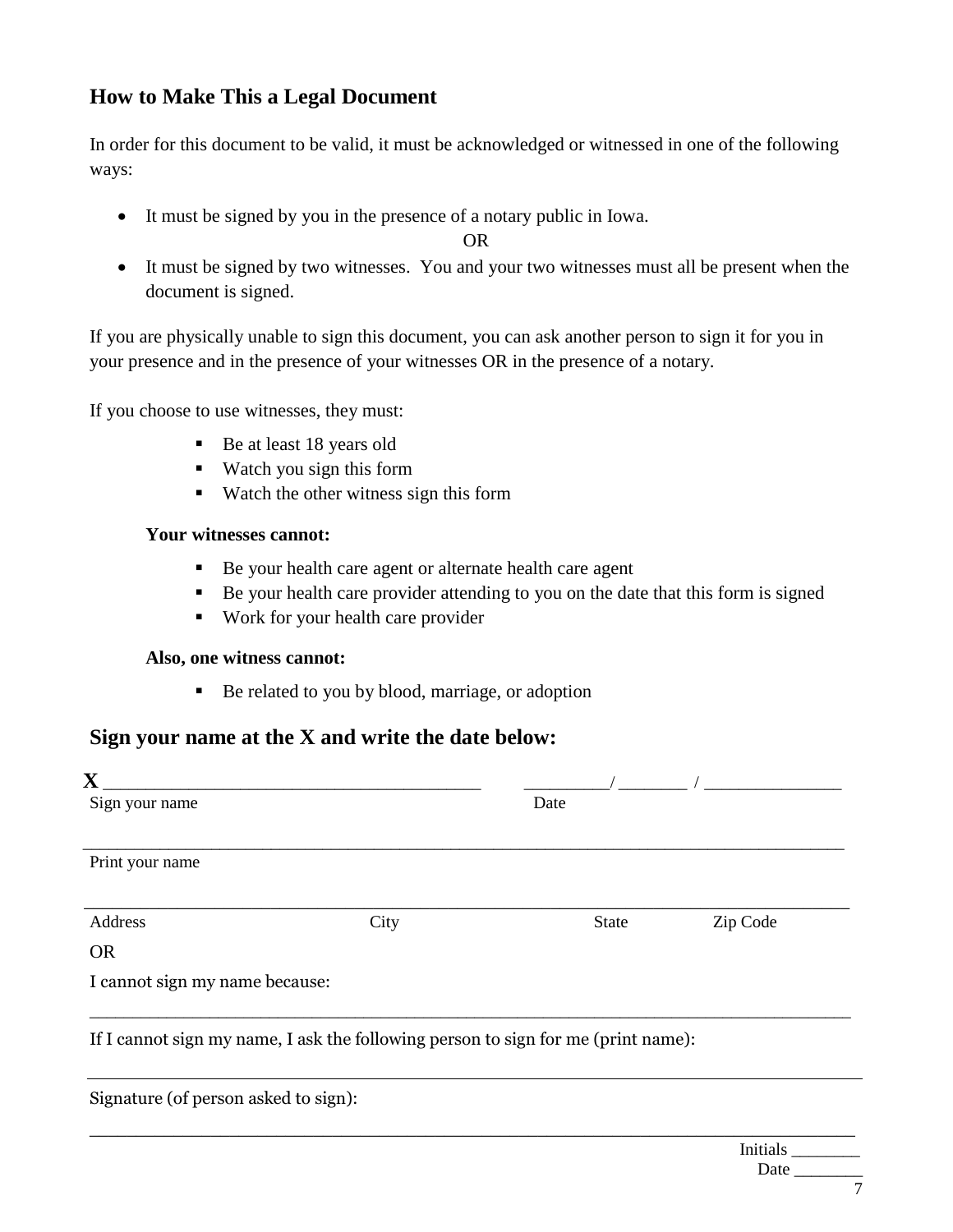# **Notary Public**

| Signature of Notary Public                                                          |                                                          |                |                                                                                                                                                                                                                                                                                                        |
|-------------------------------------------------------------------------------------|----------------------------------------------------------|----------------|--------------------------------------------------------------------------------------------------------------------------------------------------------------------------------------------------------------------------------------------------------------------------------------------------------|
| Seal/Stamp                                                                          |                                                          |                |                                                                                                                                                                                                                                                                                                        |
| <b>OR</b>                                                                           |                                                          |                |                                                                                                                                                                                                                                                                                                        |
| <b>Statement of Witnesses</b>                                                       |                                                          |                |                                                                                                                                                                                                                                                                                                        |
|                                                                                     |                                                          |                |                                                                                                                                                                                                                                                                                                        |
| and the other witness listed, signed this form while I watched. I also affirm that: |                                                          | Name of Person |                                                                                                                                                                                                                                                                                                        |
|                                                                                     |                                                          |                |                                                                                                                                                                                                                                                                                                        |
| $\bullet$<br>I am 18 years or older<br>٠                                            | I know them or they could prove who they are             |                |                                                                                                                                                                                                                                                                                                        |
| I am not their Health Care Agent<br>$\bullet$                                       |                                                          |                |                                                                                                                                                                                                                                                                                                        |
| I am not their health care provider<br>$\bullet$<br>$\bullet$                       | I do not work for their health care provider             |                |                                                                                                                                                                                                                                                                                                        |
| One witness must also affirm that:                                                  |                                                          |                |                                                                                                                                                                                                                                                                                                        |
| $\bullet$                                                                           | I am not related to them by blood, marriage, or adoption |                |                                                                                                                                                                                                                                                                                                        |
| Witness $#1$ (Sign your name at the X and write the date below):<br>Sign your name  |                                                          | Date           |                                                                                                                                                                                                                                                                                                        |
|                                                                                     |                                                          |                |                                                                                                                                                                                                                                                                                                        |
| Print your name                                                                     |                                                          |                |                                                                                                                                                                                                                                                                                                        |
| Address                                                                             | City                                                     | <b>State</b>   | Zip Code                                                                                                                                                                                                                                                                                               |
| Witness $#2$ (Sign your name at the X and write the date below):                    |                                                          |                |                                                                                                                                                                                                                                                                                                        |
| $\mathbf X$                                                                         |                                                          |                | $\frac{1}{2}$ . The set of $\frac{1}{2}$ , $\frac{1}{2}$ , $\frac{1}{2}$ , $\frac{1}{2}$ , $\frac{1}{2}$ , $\frac{1}{2}$ , $\frac{1}{2}$ , $\frac{1}{2}$ , $\frac{1}{2}$ , $\frac{1}{2}$ , $\frac{1}{2}$ , $\frac{1}{2}$ , $\frac{1}{2}$ , $\frac{1}{2}$ , $\frac{1}{2}$ , $\frac{1}{2}$ , $\frac{1}{$ |
| Sign your name                                                                      |                                                          | Date           |                                                                                                                                                                                                                                                                                                        |
| Print your name                                                                     |                                                          |                |                                                                                                                                                                                                                                                                                                        |
| Address                                                                             | City                                                     |                | <b>State</b><br>Zip Code                                                                                                                                                                                                                                                                               |
|                                                                                     |                                                          |                | Initials<br>Date $\_\_$                                                                                                                                                                                                                                                                                |